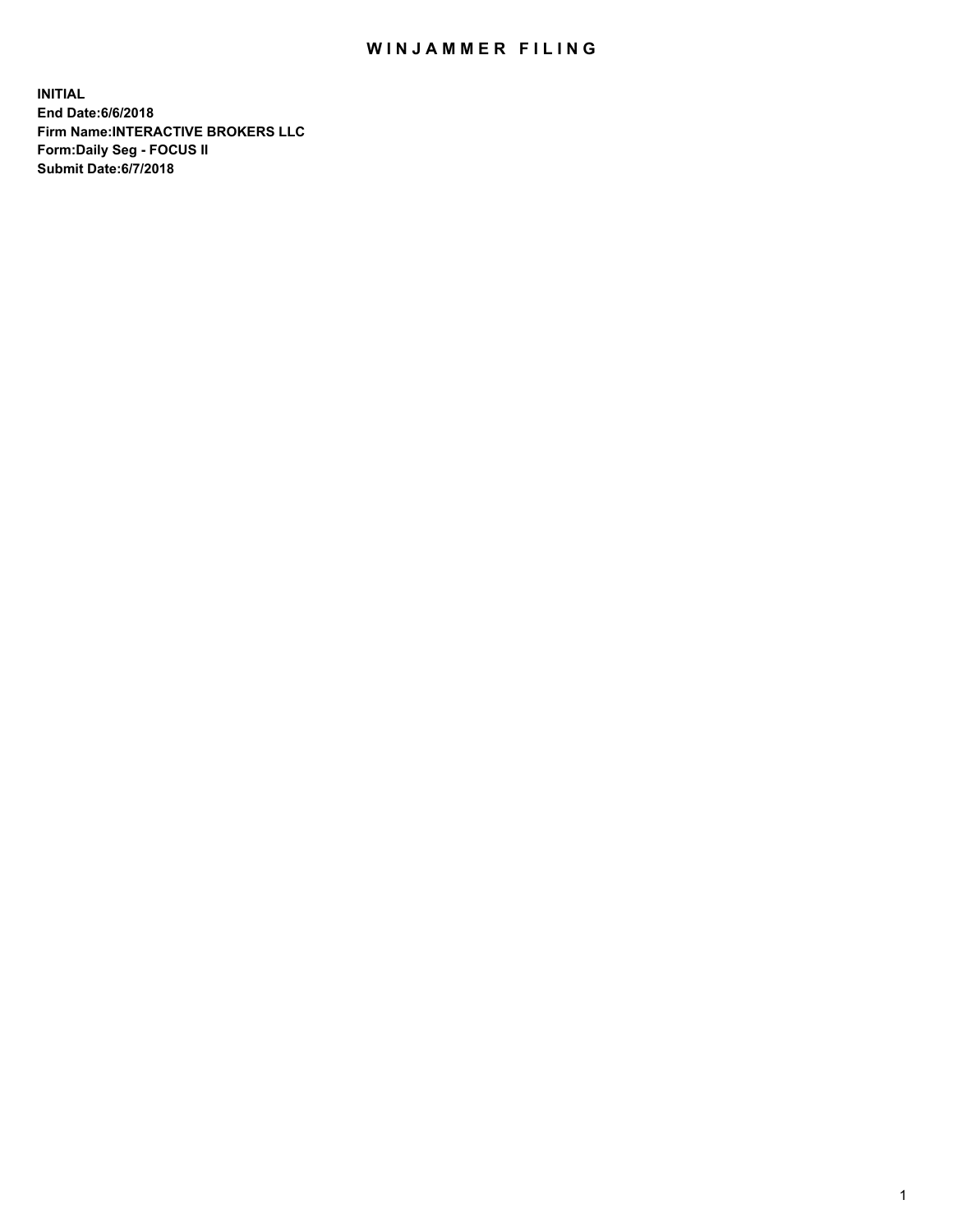## **INITIAL End Date:6/6/2018 Firm Name:INTERACTIVE BROKERS LLC Form:Daily Seg - FOCUS II Submit Date:6/7/2018 Daily Segregation - Cover Page**

| Name of Company<br><b>Contact Name</b><br><b>Contact Phone Number</b><br><b>Contact Email Address</b>                                                                                                                                                                                                                          | <b>INTERACTIVE BROKERS LLC</b><br><b>James Menicucci</b><br>203-618-8085<br>jmenicucci@interactivebrokers.c<br>om |
|--------------------------------------------------------------------------------------------------------------------------------------------------------------------------------------------------------------------------------------------------------------------------------------------------------------------------------|-------------------------------------------------------------------------------------------------------------------|
| FCM's Customer Segregated Funds Residual Interest Target (choose one):<br>a. Minimum dollar amount: ; or<br>b. Minimum percentage of customer segregated funds required:% ; or<br>c. Dollar amount range between: and; or<br>d. Percentage range of customer segregated funds required between:% and%.                         | $\overline{\mathbf{0}}$<br>0<br>155,000,000 245,000,000<br>0 <sub>0</sub>                                         |
| FCM's Customer Secured Amount Funds Residual Interest Target (choose one):<br>a. Minimum dollar amount: ; or<br>b. Minimum percentage of customer secured funds required:%; or<br>c. Dollar amount range between: and; or<br>d. Percentage range of customer secured funds required between: % and %.                          | $\overline{\mathbf{0}}$<br>$\overline{\mathbf{0}}$<br>80,000,000 120,000,000<br>00                                |
| FCM's Cleared Swaps Customer Collateral Residual Interest Target (choose one):<br>a. Minimum dollar amount: ; or<br>b. Minimum percentage of cleared swaps customer collateral required:% ; or<br>c. Dollar amount range between: and; or<br>d. Percentage range of cleared swaps customer collateral required between:% and%. | $\overline{\mathbf{0}}$<br>$\overline{\mathbf{0}}$<br>0 <sub>0</sub><br>0 <sub>0</sub>                            |

Attach supporting documents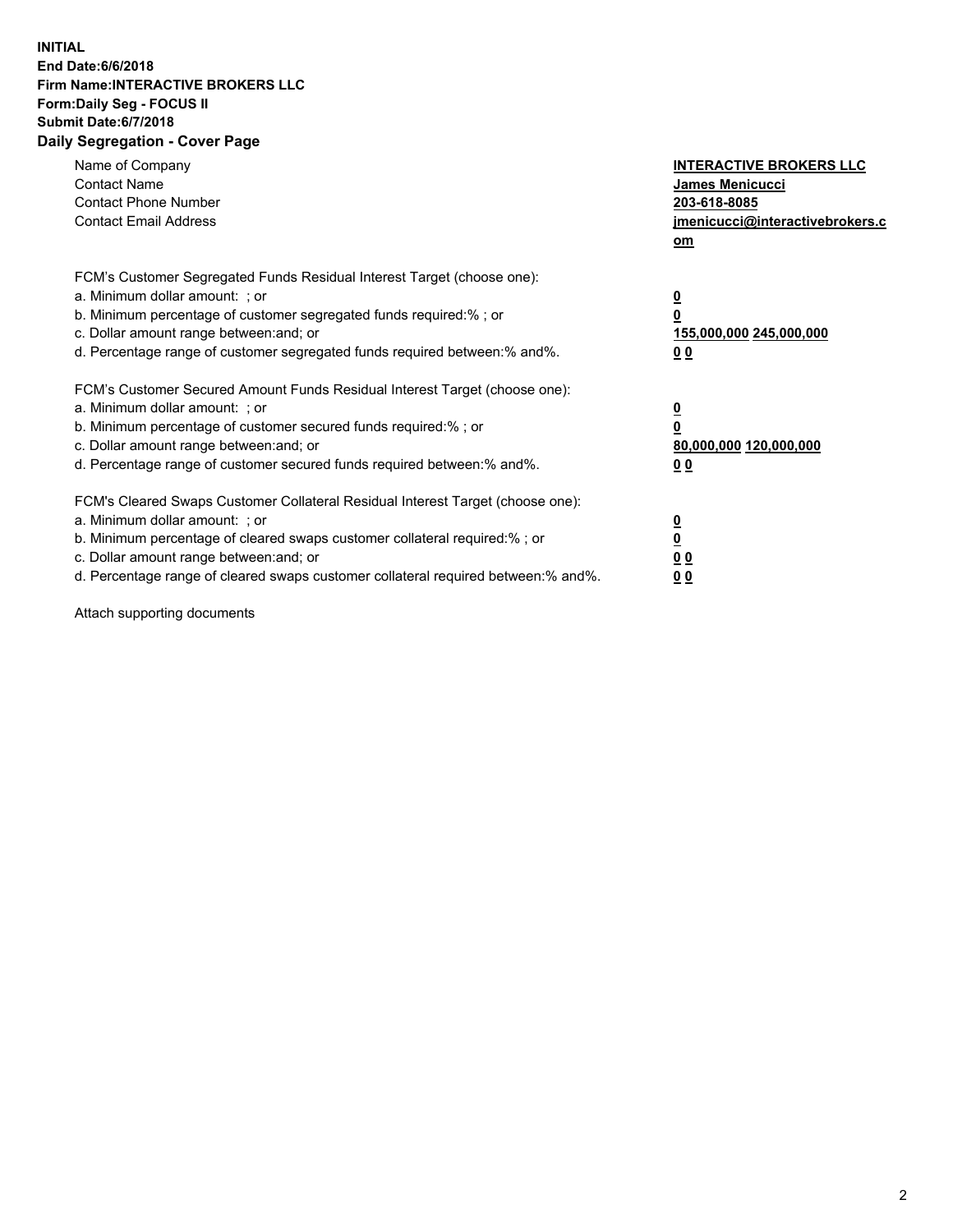## **INITIAL End Date:6/6/2018 Firm Name:INTERACTIVE BROKERS LLC Form:Daily Seg - FOCUS II Submit Date:6/7/2018 Daily Segregation - Secured Amounts**

|     | Foreign Futures and Foreign Options Secured Amounts                                         |                                   |
|-----|---------------------------------------------------------------------------------------------|-----------------------------------|
|     | Amount required to be set aside pursuant to law, rule or regulation of a foreign            | $0$ [7305]                        |
|     | government or a rule of a self-regulatory organization authorized thereunder                |                                   |
| 1.  | Net ledger balance - Foreign Futures and Foreign Option Trading - All Customers             |                                   |
|     | A. Cash                                                                                     | 449,715,413 [7315]                |
|     | B. Securities (at market)                                                                   | $0$ [7317]                        |
| 2.  | Net unrealized profit (loss) in open futures contracts traded on a foreign board of trade   | 3,565,553 [7325]                  |
| 3.  | Exchange traded options                                                                     |                                   |
|     | a. Market value of open option contracts purchased on a foreign board of trade              | 254,765 [7335]                    |
|     | b. Market value of open contracts granted (sold) on a foreign board of trade                | -55,941 [7337]                    |
| 4.  | Net equity (deficit) (add lines 1.2. and 3.)                                                | 453,479,790 [7345]                |
| 5.  | Account liquidating to a deficit and account with a debit balances - gross amount           | 3,214 [7351]                      |
|     | Less: amount offset by customer owned securities                                            | 0 [7352] 3,214 [7354]             |
| 6.  | Amount required to be set aside as the secured amount - Net Liquidating Equity              | 453,483,004 [7355]                |
|     | Method (add lines 4 and 5)                                                                  |                                   |
| 7.  | Greater of amount required to be set aside pursuant to foreign jurisdiction (above) or line | 453,483,004 [7360]                |
|     | 6.                                                                                          |                                   |
|     | FUNDS DEPOSITED IN SEPARATE REGULATION 30.7 ACCOUNTS                                        |                                   |
| 1.  | Cash in banks                                                                               |                                   |
|     | A. Banks located in the United States                                                       | 84,198,814 [7500]                 |
|     | B. Other banks qualified under Regulation 30.7                                              | 0 [7520] 84,198,814 [7530]        |
| 2.  | Securities                                                                                  |                                   |
|     | A. In safekeeping with banks located in the United States                                   | 371,539,160 [7540]                |
|     | B. In safekeeping with other banks qualified under Regulation 30.7                          | 0 [7560] 371,539,160 [7570]       |
| 3.  | Equities with registered futures commission merchants                                       |                                   |
|     | A. Cash                                                                                     | $0$ [7580]                        |
|     | <b>B.</b> Securities                                                                        | $0$ [7590]                        |
|     | C. Unrealized gain (loss) on open futures contracts                                         | $0$ [7600]                        |
|     | D. Value of long option contracts                                                           | $0$ [7610]                        |
|     | E. Value of short option contracts                                                          | 0 [7615] 0 [7620]                 |
| 4.  | Amounts held by clearing organizations of foreign boards of trade                           |                                   |
|     | A. Cash                                                                                     | $0$ [7640]                        |
|     | <b>B.</b> Securities                                                                        | $0$ [7650]                        |
|     | C. Amount due to (from) clearing organization - daily variation                             | $0$ [7660]                        |
|     | D. Value of long option contracts                                                           | $0$ [7670]                        |
|     | E. Value of short option contracts                                                          | 0 [7675] 0 [7680]                 |
| 5.  | Amounts held by members of foreign boards of trade                                          |                                   |
|     | A. Cash                                                                                     | 119,501,989 [7700]                |
|     | <b>B.</b> Securities                                                                        | $0$ [7710]                        |
|     | C. Unrealized gain (loss) on open futures contracts                                         | -142,638 [7720]                   |
|     | D. Value of long option contracts                                                           | 254,765 [7730]                    |
|     | E. Value of short option contracts                                                          | -55,941 [7735] 119,558,175 [7740] |
| 6.  | Amounts with other depositories designated by a foreign board of trade                      | $0$ [7760]                        |
| 7.  | Segregated funds on hand                                                                    | $0$ [7765]                        |
| 8.  | Total funds in separate section 30.7 accounts                                               | 575,296,149 [7770]                |
| 9.  | Excess (deficiency) Set Aside for Secured Amount (subtract line 7 Secured Statement         | 121,813,145 [7380]                |
|     | Page 1 from Line 8)                                                                         |                                   |
| 10. | Management Target Amount for Excess funds in separate section 30.7 accounts                 | 80,000,000 [7780]                 |
| 11. | Excess (deficiency) funds in separate 30.7 accounts over (under) Management Target          | 41,813,145 [7785]                 |
|     |                                                                                             |                                   |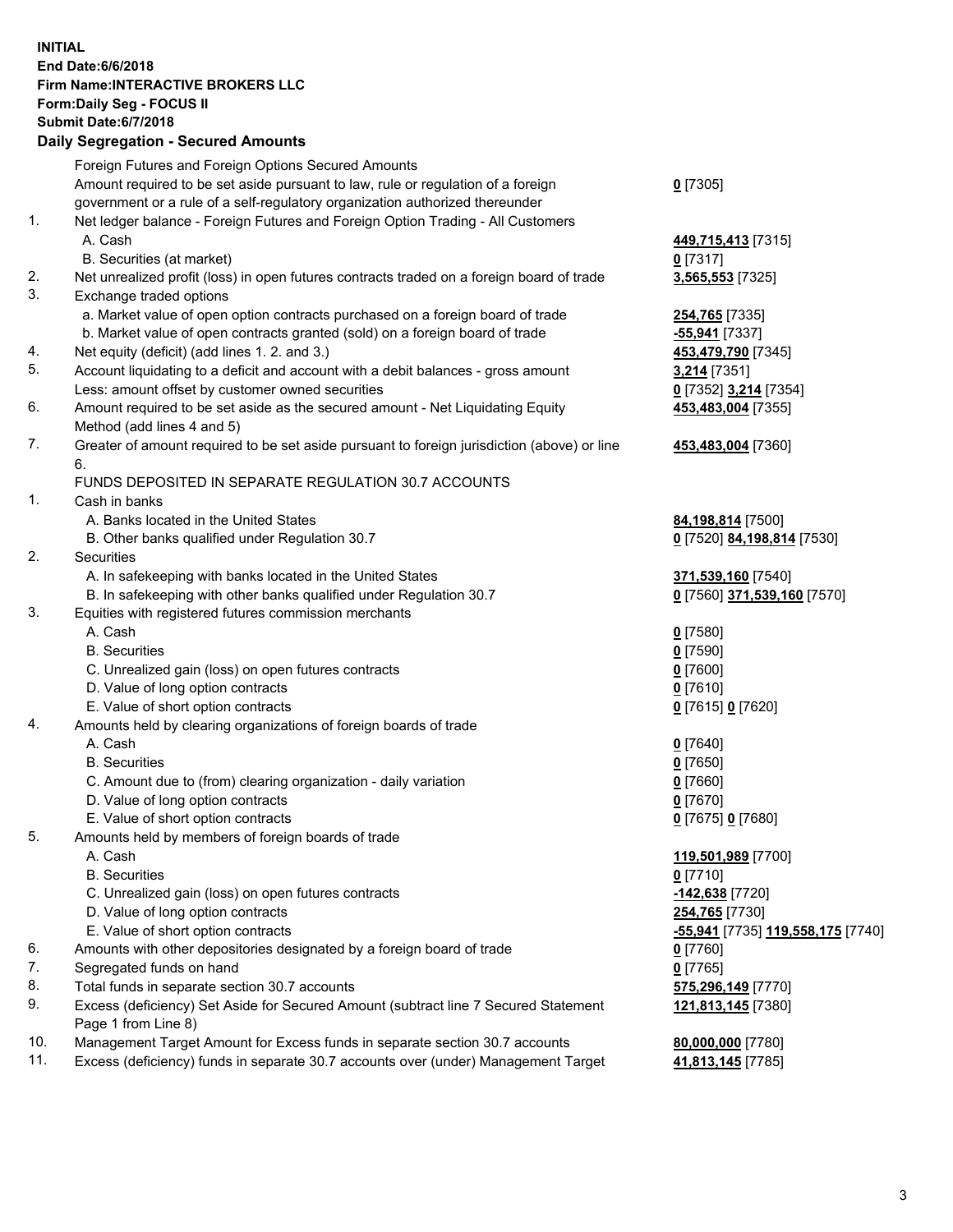**INITIAL End Date:6/6/2018 Firm Name:INTERACTIVE BROKERS LLC Form:Daily Seg - FOCUS II Submit Date:6/7/2018 Daily Segregation - Segregation Statement** SEGREGATION REQUIREMENTS(Section 4d(2) of the CEAct) 1. Net ledger balance A. Cash **4,072,616,088** [7010] B. Securities (at market) **0** [7020] 2. Net unrealized profit (loss) in open futures contracts traded on a contract market **33,124,544** [7030] 3. Exchange traded options A. Add market value of open option contracts purchased on a contract market **166,954,009** [7032] B. Deduct market value of open option contracts granted (sold) on a contract market **-192,404,426** [7033] 4. Net equity (deficit) (add lines 1, 2 and 3) **4,080,290,215** [7040] 5. Accounts liquidating to a deficit and accounts with debit balances - gross amount **156,937** [7045] Less: amount offset by customer securities **0** [7047] **156,937** [7050] 6. Amount required to be segregated (add lines 4 and 5) **4,080,447,152** [7060] FUNDS IN SEGREGATED ACCOUNTS 7. Deposited in segregated funds bank accounts A. Cash **608,355,385** [7070] B. Securities representing investments of customers' funds (at market) **2,592,395,650** [7080] C. Securities held for particular customers or option customers in lieu of cash (at market) **0** [7090] 8. Margins on deposit with derivatives clearing organizations of contract markets A. Cash **23,239,624** [7100] B. Securities representing investments of customers' funds (at market) **1,093,129,430** [7110] C. Securities held for particular customers or option customers in lieu of cash (at market) **0** [7120] 9. Net settlement from (to) derivatives clearing organizations of contract markets **-9,126,587** [7130] 10. Exchange traded options A. Value of open long option contracts **166,935,105** [7132] B. Value of open short option contracts **-192,409,750** [7133] 11. Net equities with other FCMs A. Net liquidating equity **0** [7140] B. Securities representing investments of customers' funds (at market) **0** [7160] C. Securities held for particular customers or option customers in lieu of cash (at market) **0** [7170] 12. Segregated funds on hand **0** [7150] 13. Total amount in segregation (add lines 7 through 12) **4,282,518,857** [7180] 14. Excess (deficiency) funds in segregation (subtract line 6 from line 13) **202,071,705** [7190] 15. Management Target Amount for Excess funds in segregation **155,000,000** [7194] 16. Excess (deficiency) funds in segregation over (under) Management Target Amount **47,071,705** [7198]

Excess